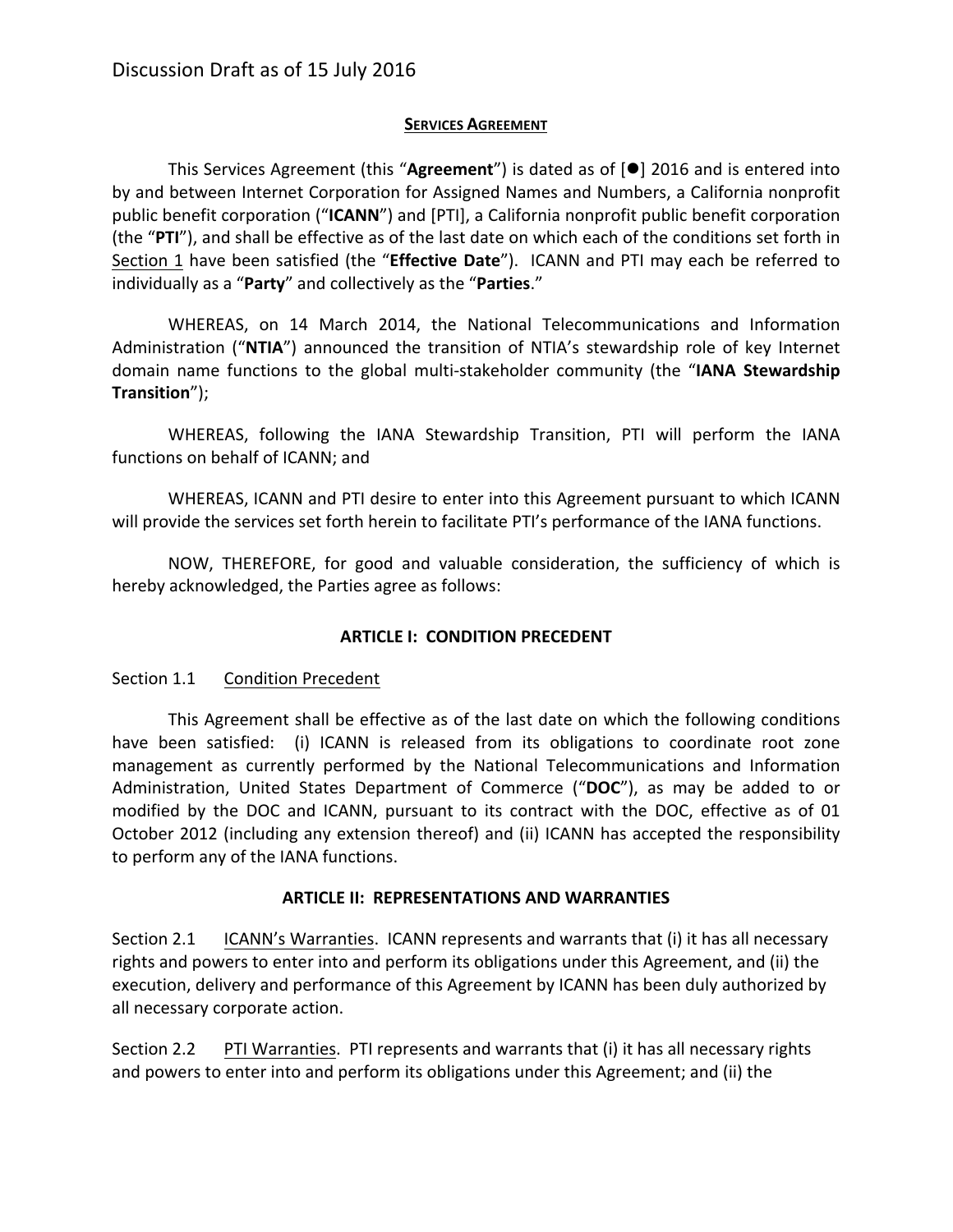execution, delivery and performance of this Agreement by PTI has been duly authorized by all necessary corporate action.

## **ARTICLE III: SERVICES**

- Section 3.1 Services.
- Section 3.2 Additional Services.
- Section 3.3 Performance Standards.
- Section 3.4 Review of Services.
- Section 3.5 Termination of a Service.
- Section 3.6 Disclaimer of Warranties.
- Section 3.7 Limitation of Liability.

### **ARTICLE IV: PREMISES**

- Section 4.1 Sublease.
- Section 4.2 Parking Spaces.
- Section 4.3 Vacating of Premises.

### **ARTICLE V: FEES AND EXPENSES**

- Section 5.1 Fees.
- Section 5.2 Employee Expenses.
- Section 5.3 No Profit or Loss.
- Section 5.4 Maintenance of Books.

### **ARTICLE VI:**

## **ARTICLE VII: PERSONNEL MATTERS1**

- Section 7.1 Personnel.
- Section 7.2 Employee Benefit Plans.

<sup>&</sup>lt;sup>1</sup> Note to draft: Entire section pending review by labor and employment counsel.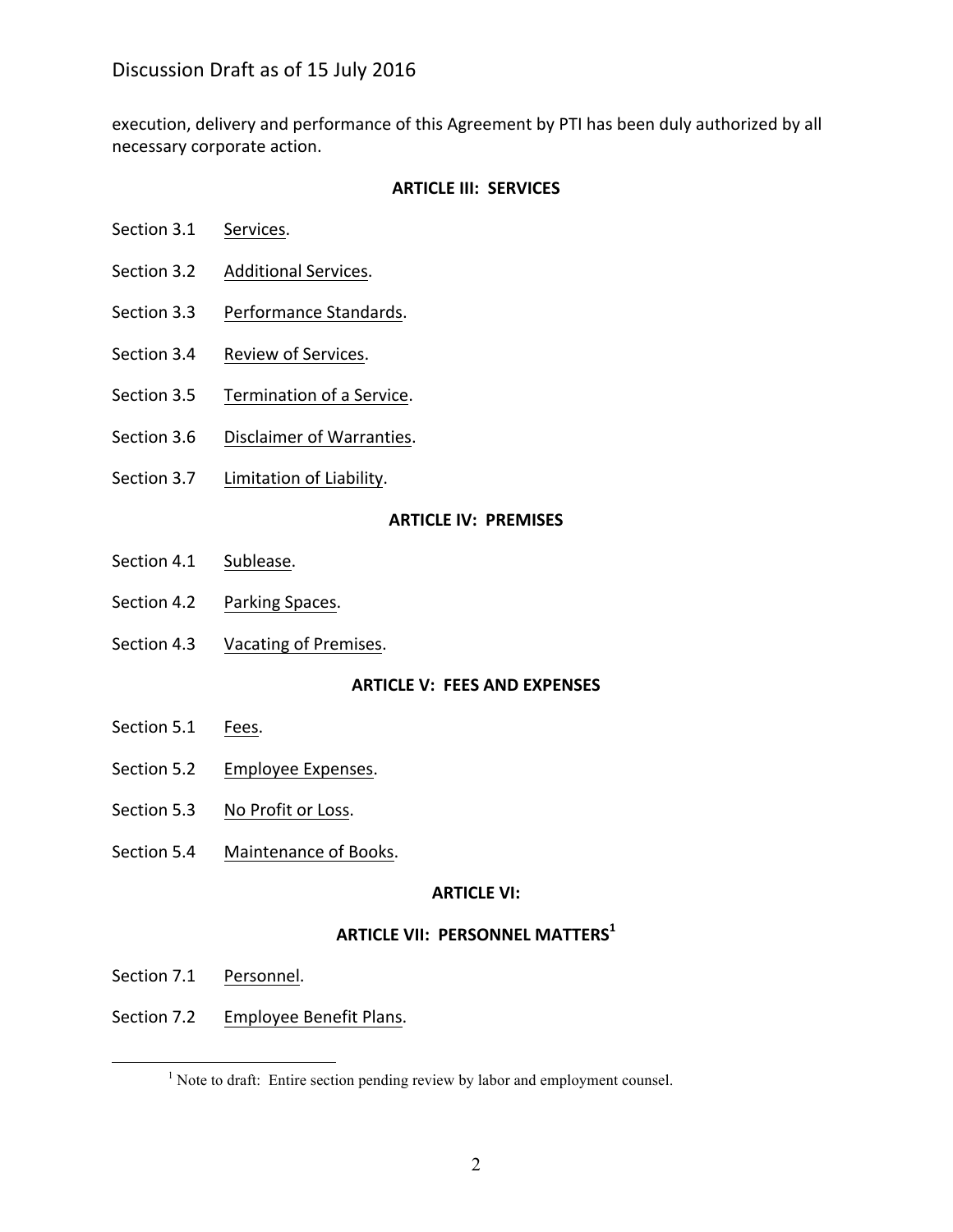# Discussion Draft as of 15 July 2016

Section 7.3 Insurance, Health and Welfare Plans.

#### **ARTICLE VIII: TAX**

- Section 8.1 Arm's Length Pricing.
- Section 8.2 [To come].

#### **ARTICLE IX: RECORDS AND INFORMATION**

- Section 9.1 Ownership and Custody of Records.
- Section 9.2 Assistance.

#### **ARTICLE X: TERM; RENEWAL; TRANSITION AND TERMINATION**

- Section 10.1 Term.
- Section 10.2 Termination.
- Section 10.3 Survival.

#### **ARTICLE XI: MISCELLANEOUS**

- Section 11.1 Notices.
- Section 11.2 Amendments and Waiver.
- Section 11.3 Severability.
- Section 11.4 Assignment and Subcontracting.
- Section 11.5 Governing Law.
- Section 11.6 Third-Party Beneficiaries.
- Section 11.7 Force Majeure.
- Section 11.8 English Version.
- Section 11.9 Savings Clause.
- Section 11.10 Cumulative Remedies.
- Section 11.11 Counterparts.
- Section 11.12 Headings.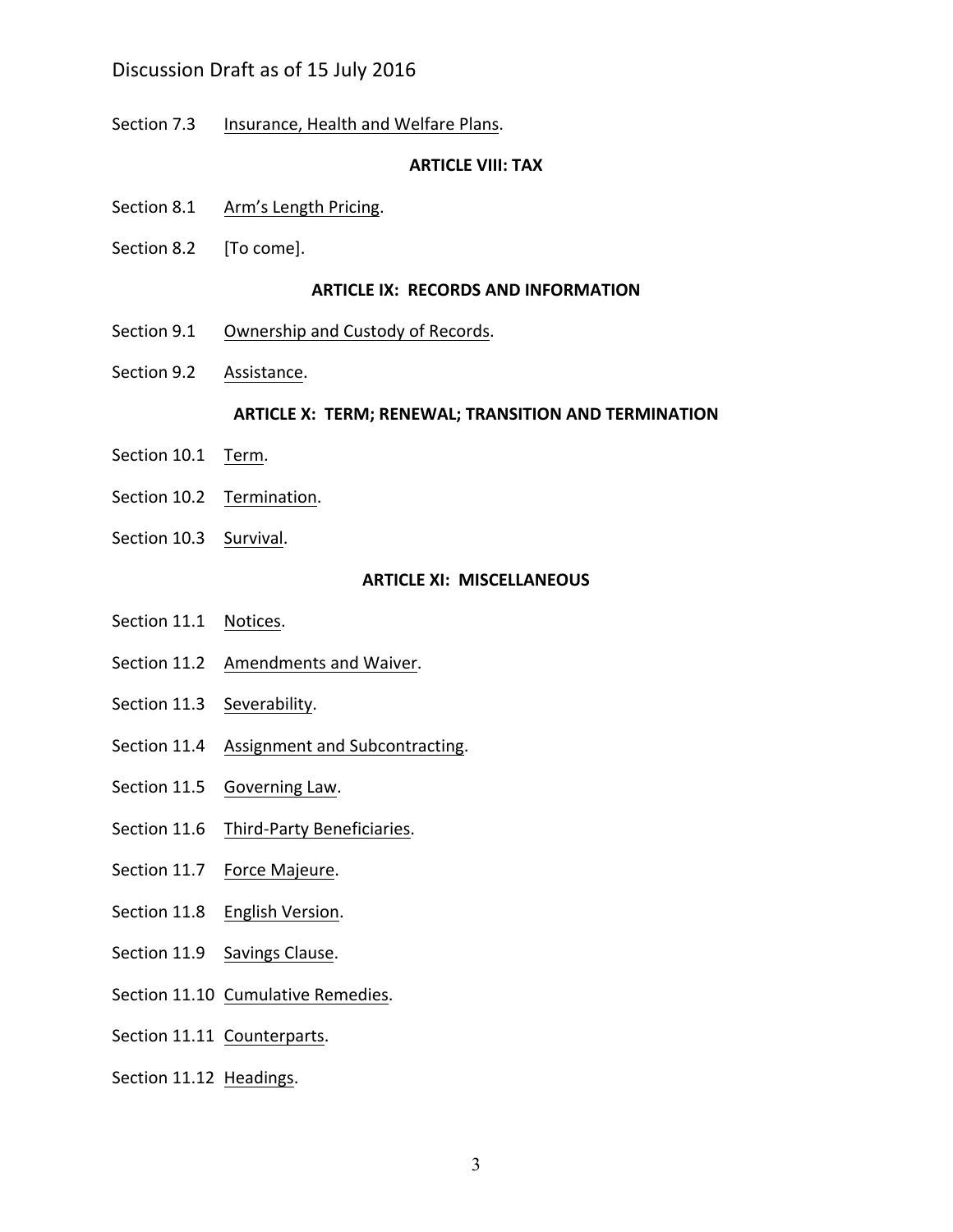# Discussion Draft as of 15 July 2016

Section 11.13 Entire Agreement.

[Signature Page Follows]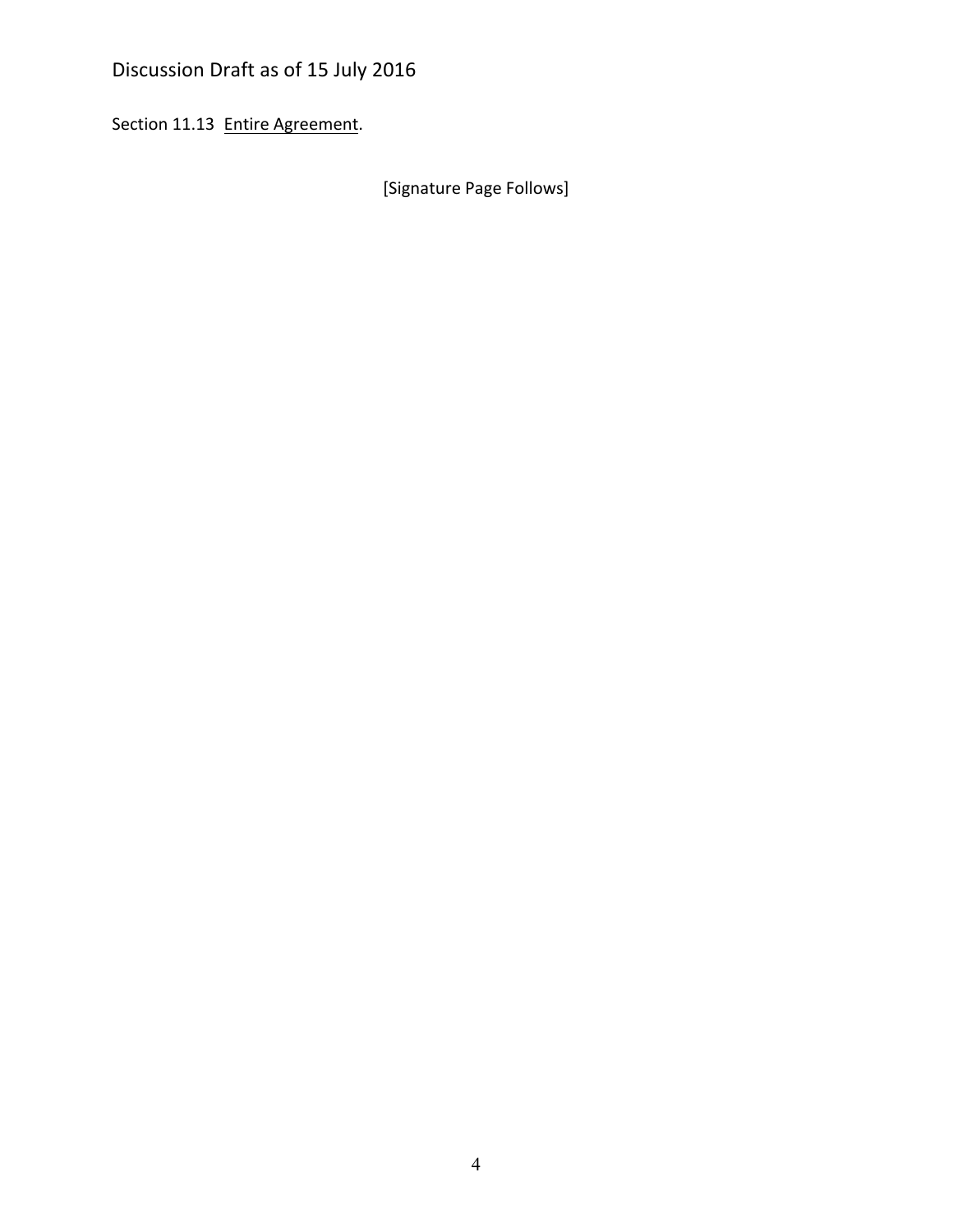IN WITNESS WHEREOF, the Parties have caused this Agreement to be duly executed as of the date set forth below.

#### **INTERNET CORPORATION FOR ASSIGNED NAMES AND NUMBERS [PTI]**

| By:<br>(Signature) | By:<br>(Signature) |
|--------------------|--------------------|
| Name (print)       | Name (print)       |
| <b>Title</b>       | <b>Title</b>       |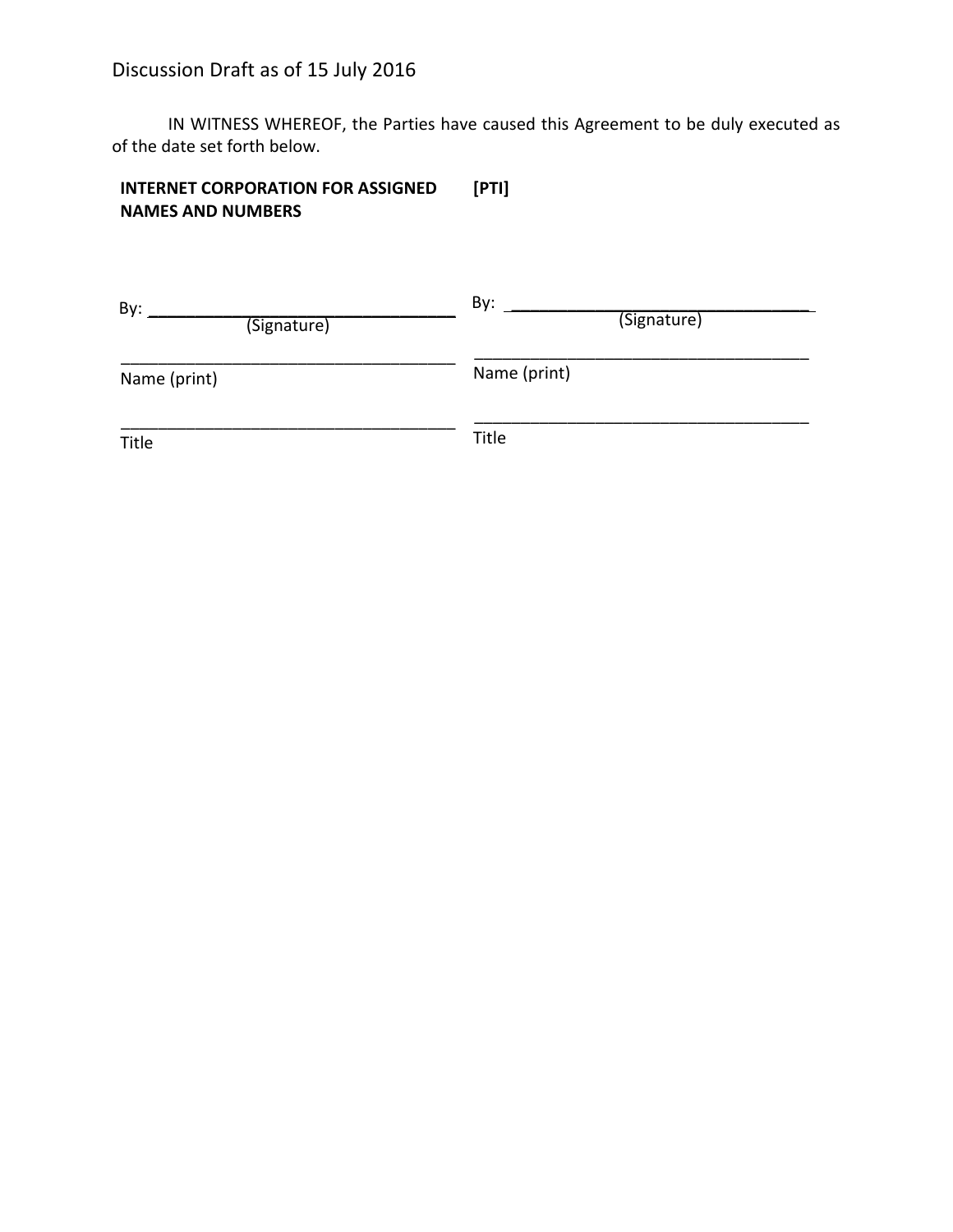Discussion Draft as of 15 July 2016

# **Schedule A**

**Schedule of Services**